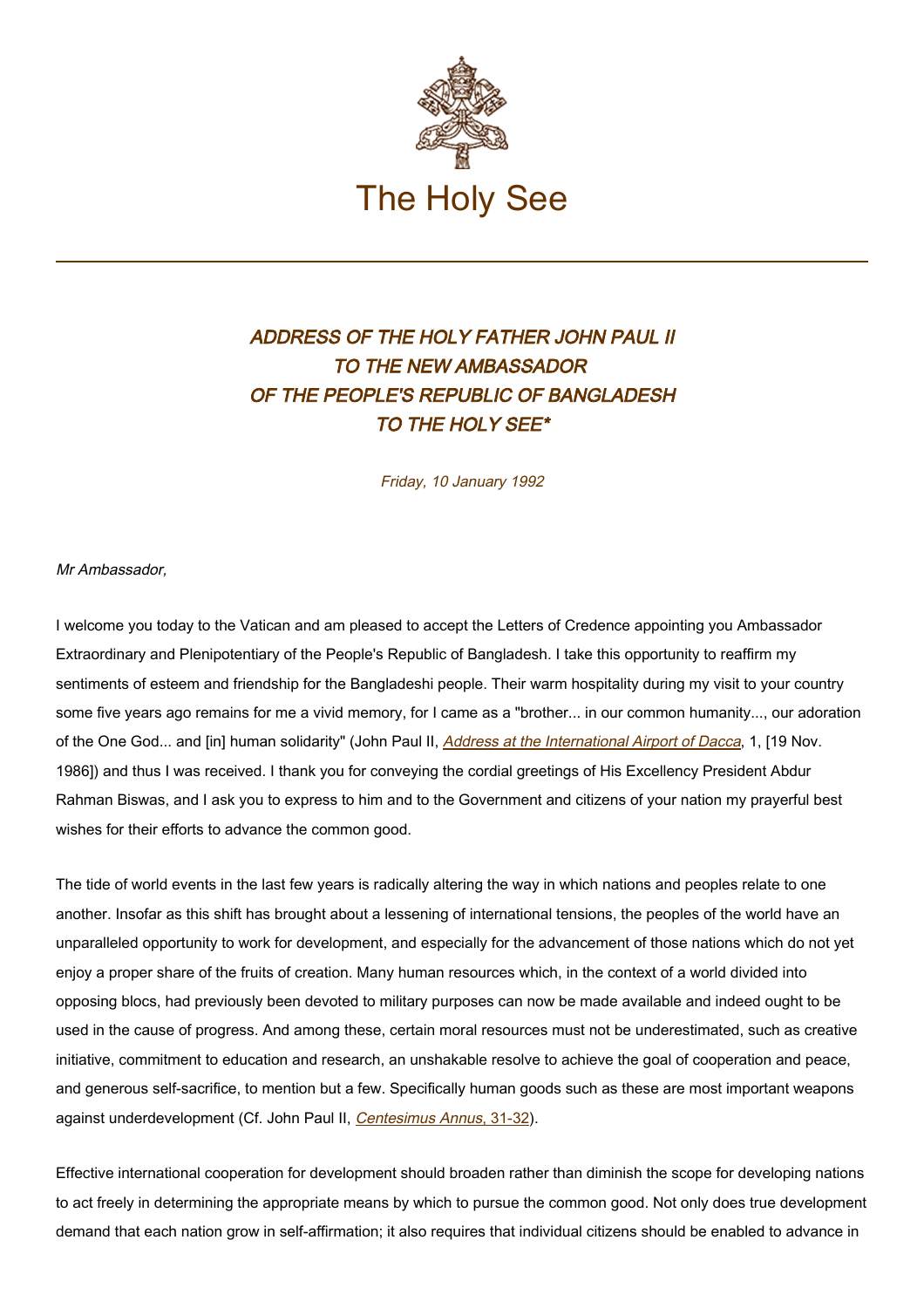the responsible exercise of their own personal freedom. Thus the establishment of more participatory and more just political structures, based upon a civil constitution which reflects the natural law and honours human dignity, "is the necessary condition and sure guarantee of the development of 'the whole individual and of all the people'" (John Paul II, Sollicitudo Rei Socialis[, 44](http://www.vatican.va/edocs/ENG0223/__P7.HTM)). In the light of this truth about the individual and society, I take particular note of your mention of the efforts of the Bangladeshi people to achieve a more representative and more democratic form of government. I pray that Almighty God will help them to persevere and will crown those efforts with success.

I am pleased that you have referred to the Holy See as a force for the advancement of peace in the world. In her service of the cause of peace, the Church has a role and competence which are distinct from those proper to civil society. This distinctiveness, while precluding any identification of the Church with the political community, in no way lessens the urgency with which she seeks to serve man's personal and social vocation (Cf. [Gaudium et Spes](http://localhost/archive/hist_councils/ii_vatican_council/documents/vat-ii_cons_19651207_gaudium-et-spes_en.html), 76). In fidelity to her proper role of making known to people the path of their eternal destiny as established by the Creator, the Church proclaims the truth of the dignity of the human person and strengthens the solidarity which can lead to effective action for the common good. By the faithful discharge of her stewardship in transcendent matters, she is present in the temporal order, educating consciences to the truths and values which are basic to society's well-being.

Like all good citizens, the Catholics of your nation, in the light of the Gospel, make their own contribution to Bangladeshi society. The fact that they comprise a small minority in no way diminishes their pride in their homeland or their loyalty to her. Rather, their faith leads them to esteem their national heritage as one of God's great natural gifts and inspires them to recognize and respond to the needs of all their fellow-citizens. Among other activities, the Church in Bangladesh is deeply involved in running schools and charitable institutions which help to sustain and advance the dignity of the human person. It is committed to cooperating with all men and women of good will in resisting the threats to the moral health of the nation which come from error about the demands made by the divine law or rejection of these demands. Above all, Bangladeshi Catholics wish to share with their nation a vision of hope. Trusting in the power of the all-merciful God to conquer the evil in human hearts, they seek to inspire new courage in those who are wearied by the struggle against injustice and exploitation and are tempted to despair. God's cause is man's deliverance, and his divine assistance will never be lacking.

Harmony and peace among the followers of different religious traditions is an essential requirement of your country's efforts to meet the challenges with which it is faced. I am particularly hopeful that your national life will ever more clearly reflect what you have said about the tolerance and respect which Muslims of Bangladesh, on the basis of the teachings in the Holy Quran, have for the followers of other faiths. In fact, as I said in my Message for this year's World Day of Peace, good interreligious relations are a fundamental condition and essential aid for the construction of peace. Unless believers of different religions grow in respect for each other through dialogue and reconciliation, the opportunities offered to them to cooperate for the common good will be lost, and the world can ill-afford to forfeit such service to the human family. Without good interreligious relations there is a danger that religion could be degraded into a weapon of hostility and lead to a repetition of "the many painful wounds inflicted over the course of centuries" (John Paul II[,](https://www.vatican.va/content/john-paul-ii/en/messages/peace/documents/hf_jp-ii_mes_08121991_xxv-world-day-for-peace.html) Message for the World Day of Peace 1992). I renew the appeal that I made when visiting Bangladesh: "We who believe in the almighty power of the Most High God must be convinced that with his help peace and reconciliation are possible. Indeed it is his will that we work together to bring these about" (John Paul II, [Address to the Representatives of the Catholic Church](https://www.vatican.va/content/john-paul-ii/en/speeches/1986/november/documents/hf_jp-ii_spe_19861119_dacca-bangladesh-chiesa-cattolica.html), 9, [19 Nov. 1986]).